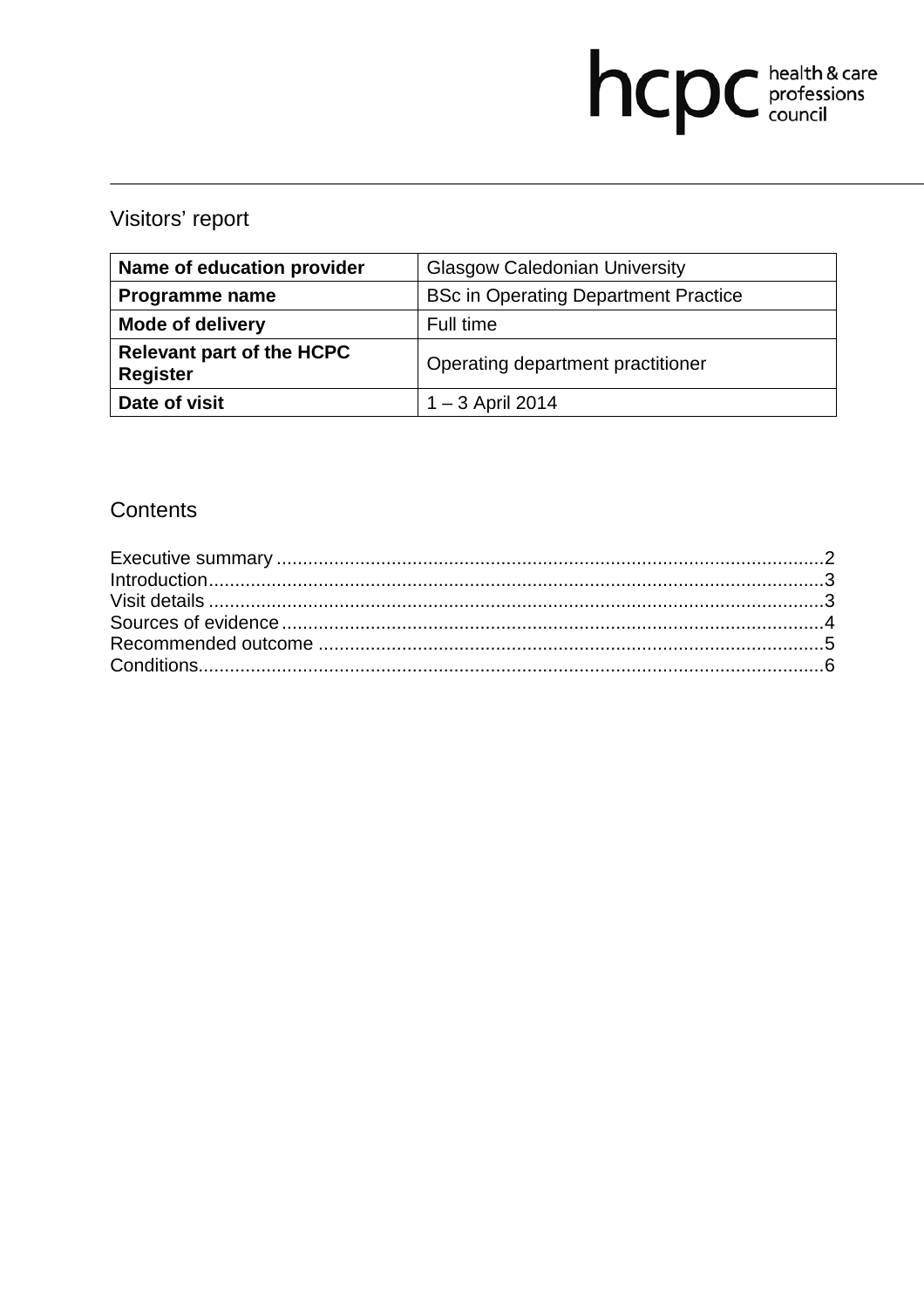#### Executive summary

The Health and Care Professions Council (HCPC) approve educational programmes in the UK which health and care professionals must complete before they can apply to be registered with us. We are a statutory regulator and our main aim is to protect the public. We currently regulate 16 professions. All of these professions have at least one professional title which is protected by law. This means that anyone using the title 'operating department practitioner' must be registered with us. The HCPC keep a register of health and care professionals who meet our standards for their training, professional skills, behaviour and health.

The visitors' report which follows outlines the recommended outcome made by the visitors on the ongoing approval of the programme. This recommended outcome was accepted by the Education and Training Committee (Committee) on 26 August 2014. At the Committee meeting, the ongoing approval of the programme was re-confirmed. This means that the education provider has met the conditions outlined in this report and that the programme meets our standards of education and training (SETs) and ensures that those who complete it meet our standards of proficiency (SOPs) for their part of the Register. The programme is now granted open ended approval, subject to satisfactory monitoring.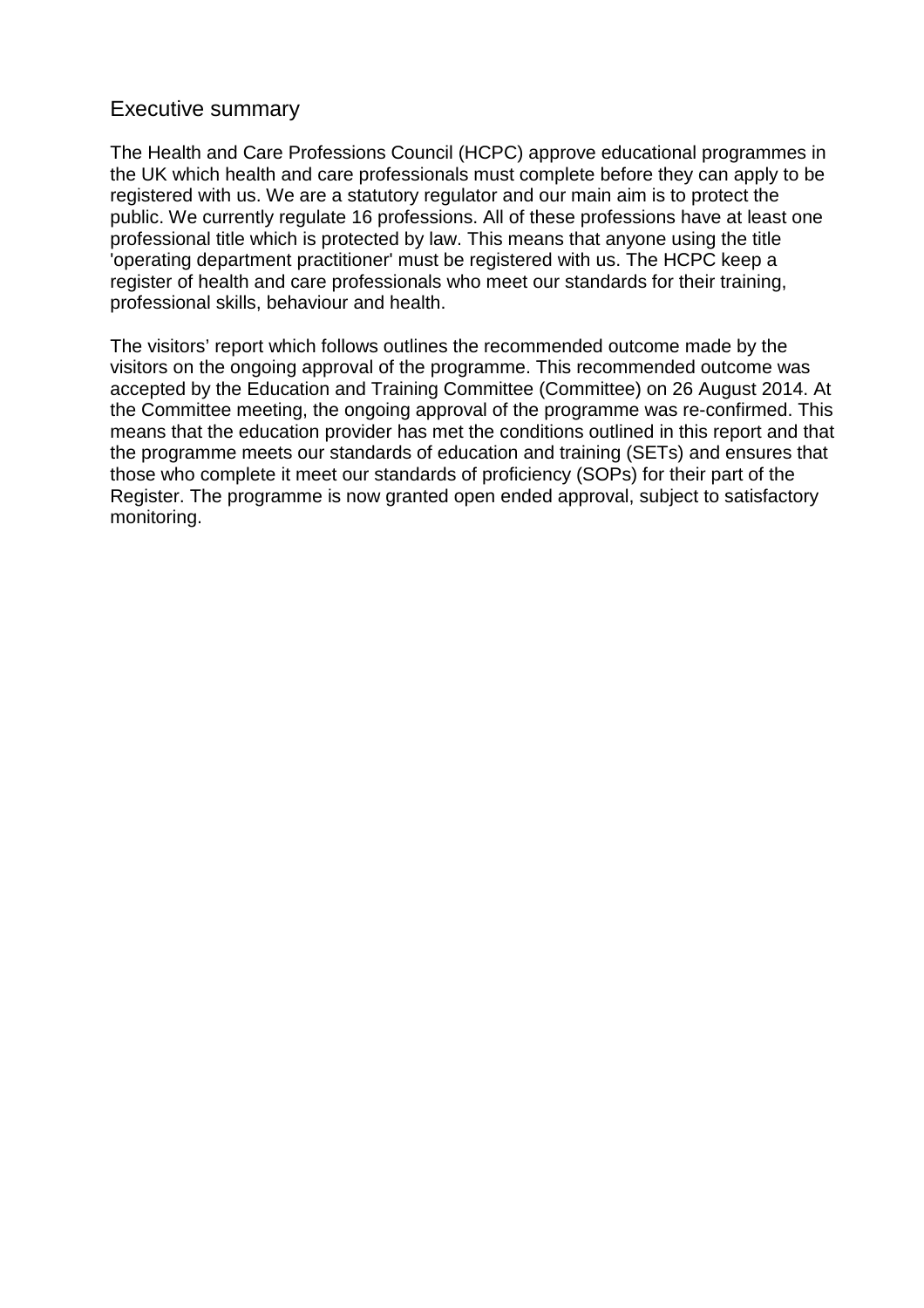#### **Introduction**

The HCPC visited the programme at the education provider to consider major changes proposed to the programme. The major change affected the following standards programme admissions, programme management and resources, curriculum, practice placements and assessment. The programme was already approved by the HCPC and this visit assessed whether the programme continued to meet the standards of education and training (SETs) and continued to ensure that those who complete the programme meet the standards of proficiency (SOPs) for their part of the Register.

This visit was part of a joint event. The education provider validated the programme and the professional body considered their accreditation of the programme. The visit also considered the following programmes - BSc (Hons) Radiotherapy and Oncology – Full Time; BSc (Hons) Diagnostic Imaging - Full Time; BSc (Hons) Occupational Therapy - Full Time; BSc (Hons) Podiatry - Full Time; MSc Occupational Therapy (Preregistration) - Full Time; MSc Physiotherapy (Pre-registration) - Full Time; BSc (Hons) Physiotherapy – Full Time. The education provider, the professional bodies and the HCPC formed a joint panel, with an independent chair and secretary, supplied by the education provider. Whilst the joint panel participated in collaborative scrutiny of all the programmes and dialogue throughout the visit; this report covers the HCPC's recommendations on this programme only. Separate reports exist for the other programmes. As an independent regulatory body, the HCPC's recommended outcome is independent and impartial and based solely on the HCPC's standards. Separate reports, produced by the education provider and the professional body, outline their decisions on the programmes' status.

| Name of HCPC visitors and profession                       | Catherine O'Halloran (Chiropodist /<br>podiatrist)<br>Penny Joyce (Operating department<br>practitioner)                                                                                                                         |
|------------------------------------------------------------|----------------------------------------------------------------------------------------------------------------------------------------------------------------------------------------------------------------------------------|
| <b>HCPC</b> executive officer                              | <b>Hollie Latham</b>                                                                                                                                                                                                             |
| Proposed student numbers                                   | 20 per year                                                                                                                                                                                                                      |
| First approved intake                                      | September 2012                                                                                                                                                                                                                   |
| Effective date that programme approval<br>reconfirmed from | September 2014                                                                                                                                                                                                                   |
| Chair                                                      | John Houston (Glasgow Caledonian<br>University)                                                                                                                                                                                  |
| Secretary                                                  | David Steed (Glasgow Caledonian<br>University)                                                                                                                                                                                   |
| Members of the joint panel                                 | Geraint Bevan (Internal Panel Member)<br>Alison Barlow (College of Podiatry)<br>Allan Wood (College of Podiatry)<br>Wilfred Foxe (College of Podiatry)<br>Lloyd Howell (College of Operating<br><b>Department Practitioners)</b> |

#### Visit details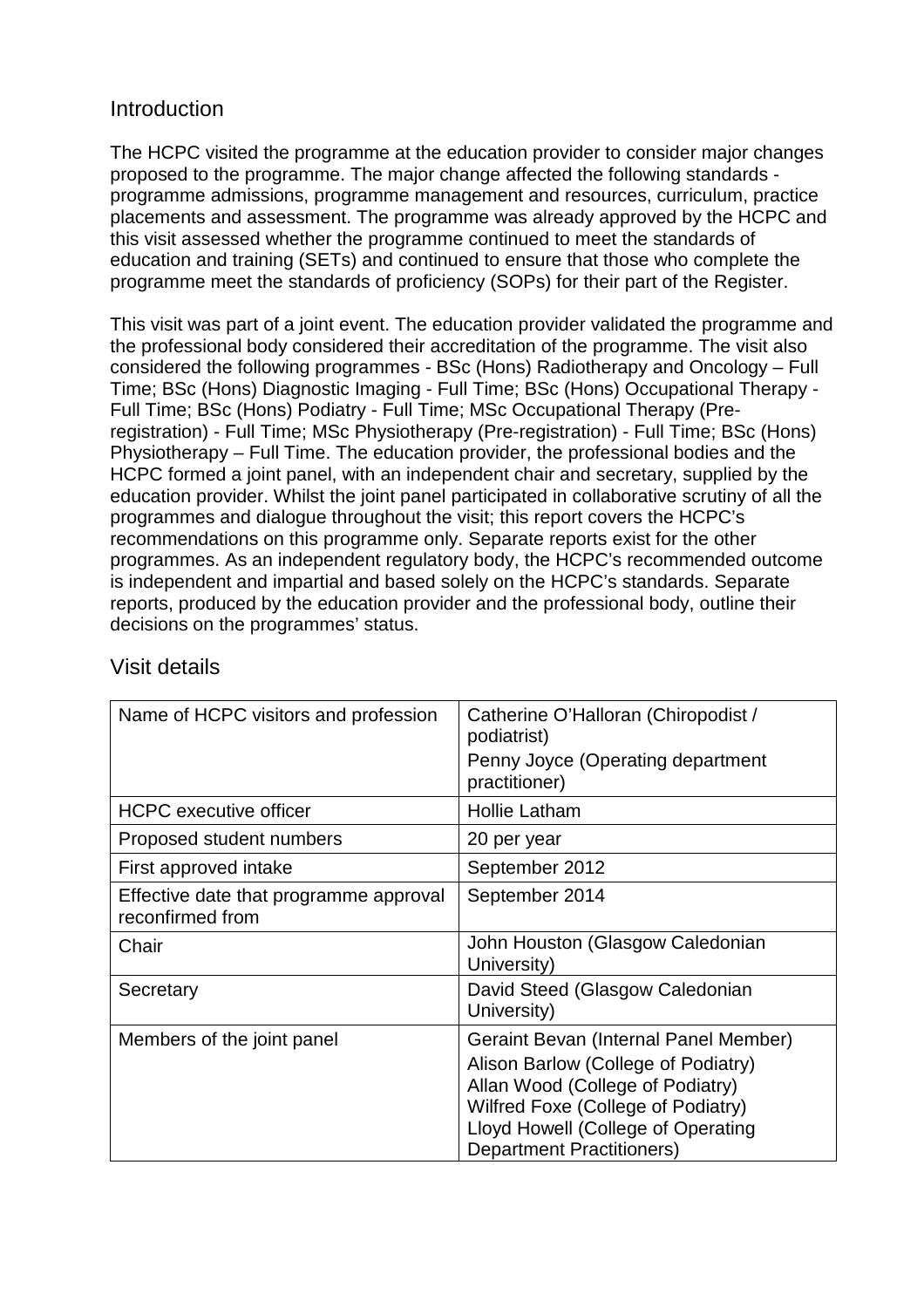## Sources of evidence

Prior to the visit the HCPC reviewed the documentation detailed below, sent by the education provider:

|                                                                                       | Yes | <b>No</b> | N/A |
|---------------------------------------------------------------------------------------|-----|-----------|-----|
| Programme specification                                                               |     |           |     |
| Descriptions of the modules                                                           |     |           |     |
| Mapping document providing evidence of how the<br>education provider has met the SETs |     |           |     |
| Mapping document providing evidence of how the<br>education provider has met the SOPs |     |           |     |
| Practice placement handbook                                                           |     |           |     |
| Student handbook                                                                      |     |           |     |
| Curriculum vitae for relevant staff                                                   |     |           |     |
| External examiners' reports from the last two years                                   |     |           |     |

The visitors viewed external examiners reports from the DipHE Operating Department Practice 2011/12 as the programme transferred to BSc in Operating Department Practice which had its first intake in September 2012.

During the visit the HCPC saw the following groups or facilities:

|                                                                                                  | Yes | No. | N/A |
|--------------------------------------------------------------------------------------------------|-----|-----|-----|
| Senior managers of the education provider with<br>responsibility for resources for the programme |     |     |     |
| Programme team                                                                                   |     |     |     |
| Placements providers and educators / mentors                                                     |     |     |     |
| <b>Students</b>                                                                                  |     |     |     |
| Learning resources                                                                               |     |     |     |
| Specialist teaching accommodation<br>(eg specialist laboratories and teaching rooms)             |     |     |     |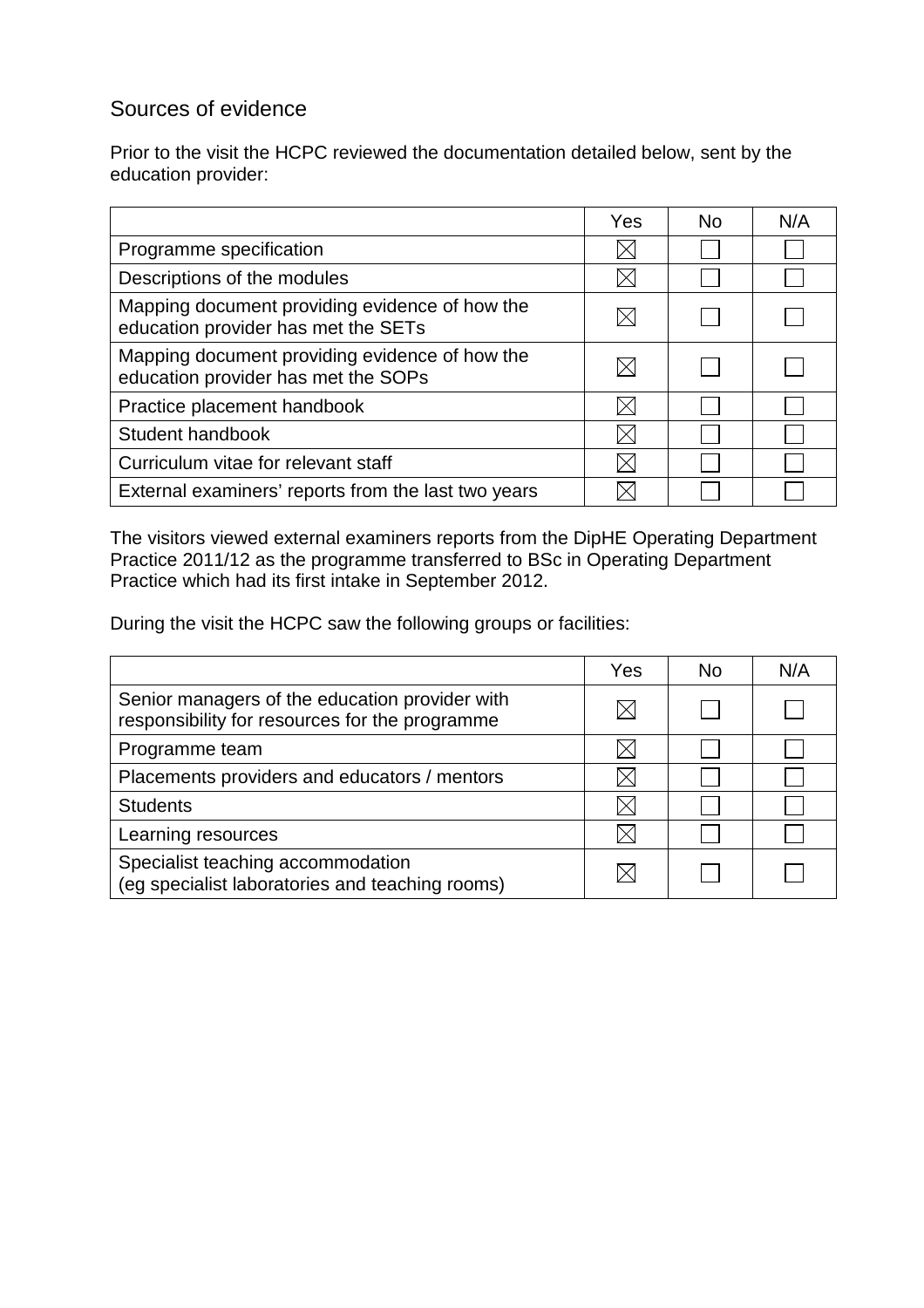#### Recommended outcome

To recommend a programme for ongoing approval the visitors must be assured that the programme meets all of the standards of education and training (SETs) and that those who complete the programme meet our standards of proficiency (SOPs) for their part of the Register.

The visitors agreed to recommend to the Education and Training Committee that a number of conditions are set on the programme, all of which must be met before the ongoing approval of the programme is reconfirmed.

The visitors agreed that 54 of the SETs have been met and that conditions should be set on the remaining three SETs.

Conditions are requirements that the education provider must meet before the programme can be recommended for ongoing approval. Conditions are set when certain standards of education and training have not been met or there is insufficient evidence of the standard being met.

The visitors did not make any recommendations for the programme.

Recommendations are observations on the programme or education provider which do not need to be met before the programme is recommended for ongoing approval. Recommendations are normally set to encourage further enhancements to the programme and are normally set when it is felt that the particular standard of education and training has been met at, or just above the threshold level.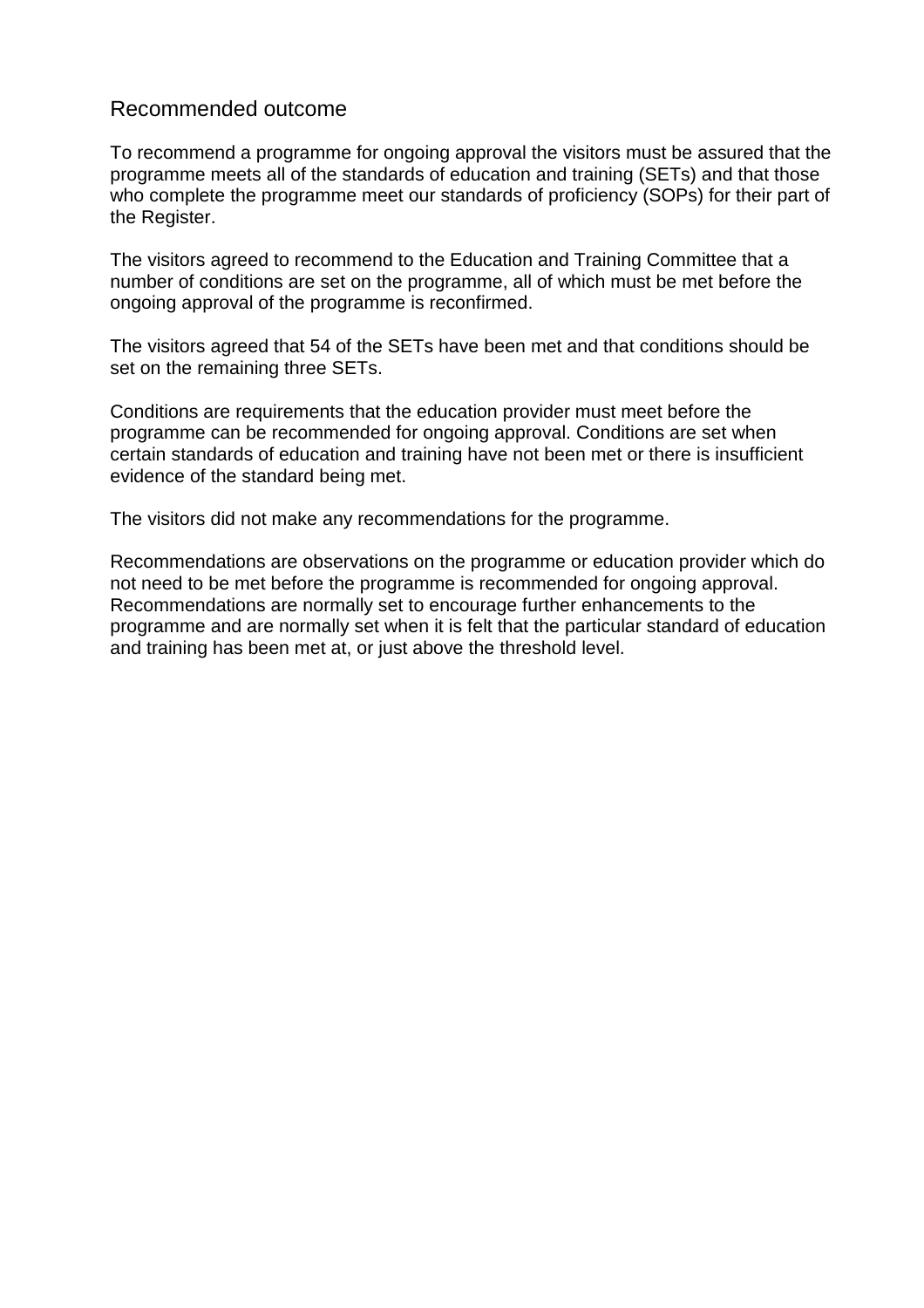#### **Conditions**

#### **2.1 The admissions procedures must give both the applicant and the education provider the information they require to make an informed choice about whether to take up or make an offer of a place on a programme.**

**Condition:** The education provider must revisit the information available to potential applicants around health screenings and immunisations.

**Reason:** The SETs mapping document provided prior to the visit directed the visitors to the education providers website admissions page for ODP. The information available on the website stated that applicants would be required to undergo a health screening prior to being offered a place on the programme. However, the information provided did not state the extent of the health screening or compulsory immunisations. The visitors consider this important information for potential applicants to the programme to enable them to make an informed choice on whether to take up or make an offer of a place on a programme. Therefore the visitors require further evidence to show that potential applicants will be informed of the content of the health screening and any immunisations required.

#### **3.8 The resources to support student learning in all settings must be effectively used.**

**Condition:** The education provider must ensure that all documentation relating to the programme is updated so that it is reflective of the current landscape of statutory regulation for operating department practitioners.

**Reason:** The visitors noted the documentation submitted by the education provider contained inaccuracies and incorrect terminology. For example page 82 of the 'BSc Operating Department Practice Programme Handbook' states that "…then the occupational health (OH) team will administer the required immunisations for a stated fee." However, after speaking with the programme team, it was made clear that students will not be required to pay for any immunisations. In addition to this the website admissions page references the HCPCs former name (HPC). In the programme description for further education students it states "…to be eligible to register with the Health Professions Council". This statement could also suggest to students that registration is automatic upon successful completion of the programme and should be amended to clearly articulate that students will be 'eligible to apply for registration' instead of 'eligible to register'. Therefore, the visitors require the education provider to review the programme documentation and ensure the terminology used is accurate, and reflects the language associated with statutory regulation and avoids any potential confusion for students.

#### **3.8 The resources to support student learning in all settings must be effectively used.**

**Condition:** The education provider must provide the HCPC with updated documentation following any major changes as a result of the revalidation and reaccreditation process.

**Reason:** At the visit, there were a number of aspects of the programme where the professional body and internal panels have required changes to be made. These